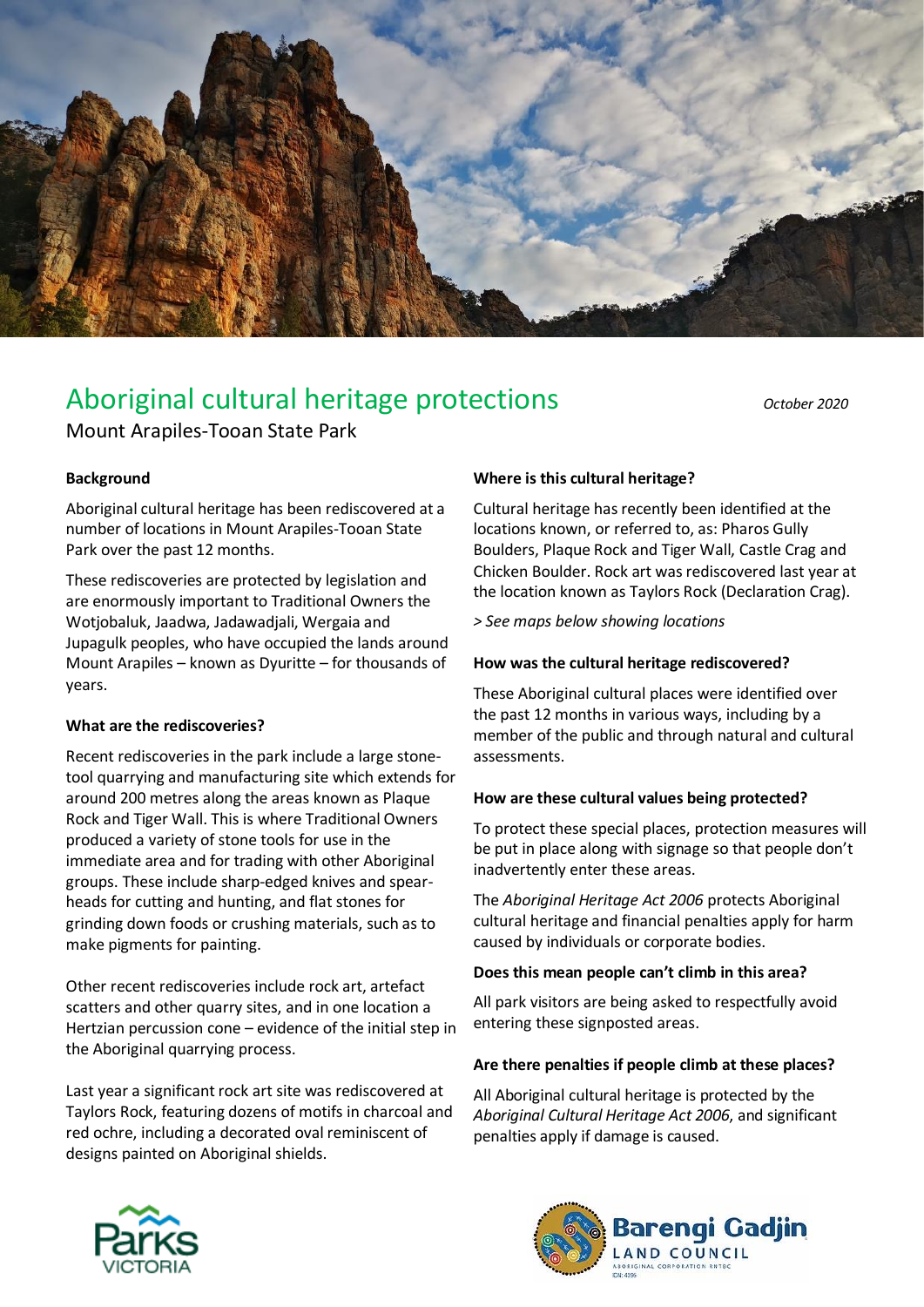#### **Have you consulted with the community?**

There is a legal responsibility to protect Aboriginal cultural heritage when it is identified.

Parks Victoria and Barengi Gadjin Land Council have updated a range of stakeholders about these cultural rediscoveries, including local community groups and a Rock-climbing Roundtable.

#### **What happens next?**

To better identify and document the park's rich history, and to provide more clarity for park visitors, including rock climbers, Parks Victoria and Barengi Gadjin Land Council will complete cultural and environmental surveys in the park.

These will focus on key climbing areas as climbing is sometimes undertaken in places where cultural values are more likely to be present.

#### **When/where will the surveys take place?**

Though details are still to be finalised, it is expected these surveys will commence imminently and be completed within six months.

The surveys will focus on key climbing areas, so as to provide greater clarity for rock climbers.

#### **Will climbers be involved in the surveys?**

While park and cultural heritage assessments requires specific expertise, we welcome information from climbers that would help us identify and focus on the climbing areas that are more significant to them.

#### **Will there be changes to public accessin the park?**

As with most parks and reserves in Victoria, Mount Arapiles-Tooan State Park contains cultural heritage, the full extent of which is still being understood.

As cultural heritage is found we will explore what kind of management response is required.

Cultural and environmental values can co-exist with recreation, but must be carefully managed and protected according to legislation.

#### **Will climbing be allowed in the park in the future?**

We understand the significance of rock climbing to the local community, and we support sustainable climbing where it does not harm natural or cultural values.

Cultural heritage and environmental values can co-exist with recreation, however they must be carefully managed and protected according to legislation.

We will be undertaking surveys and assessments in the park to provide greater clarity for where rock climbing can occur.

We hope the rock climbing community, Traditional Owners and land managers can all work together to protect the park's natural and cultural values and recognise its rich history.

#### **Are you aware how important climbing is at these sites?**

We are.

This is why we continue to have discussions with rock climbing representatives and local community groups.

We are also undertaking significant survey and assessment work in the park, focusing on climbing areas.

#### **Where can I learn more about Aboriginal cultural heritage?**

The Aboriginal Victoria website contains fact sheets and useful information about Aboriginal cultural heritage[: www.aboriginalvictoria.vic.gov.au](http://www.aboriginalvictoria.vic.gov.au/)



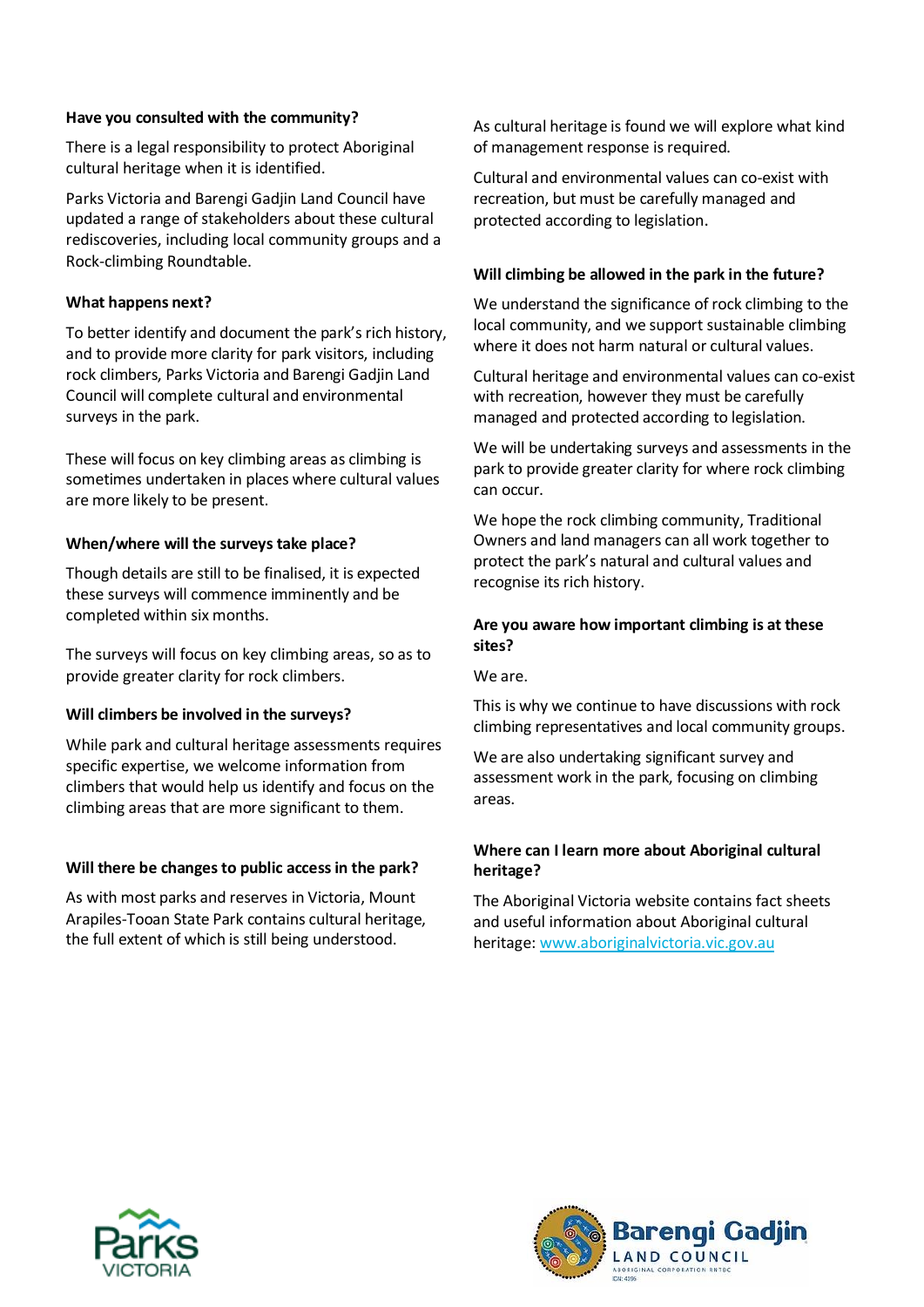### **Area containing Aboriginal cultural values:** 'Plaque Rock'



**Area containing Aboriginal cultural values:** 'Pharos Gully' boulders area





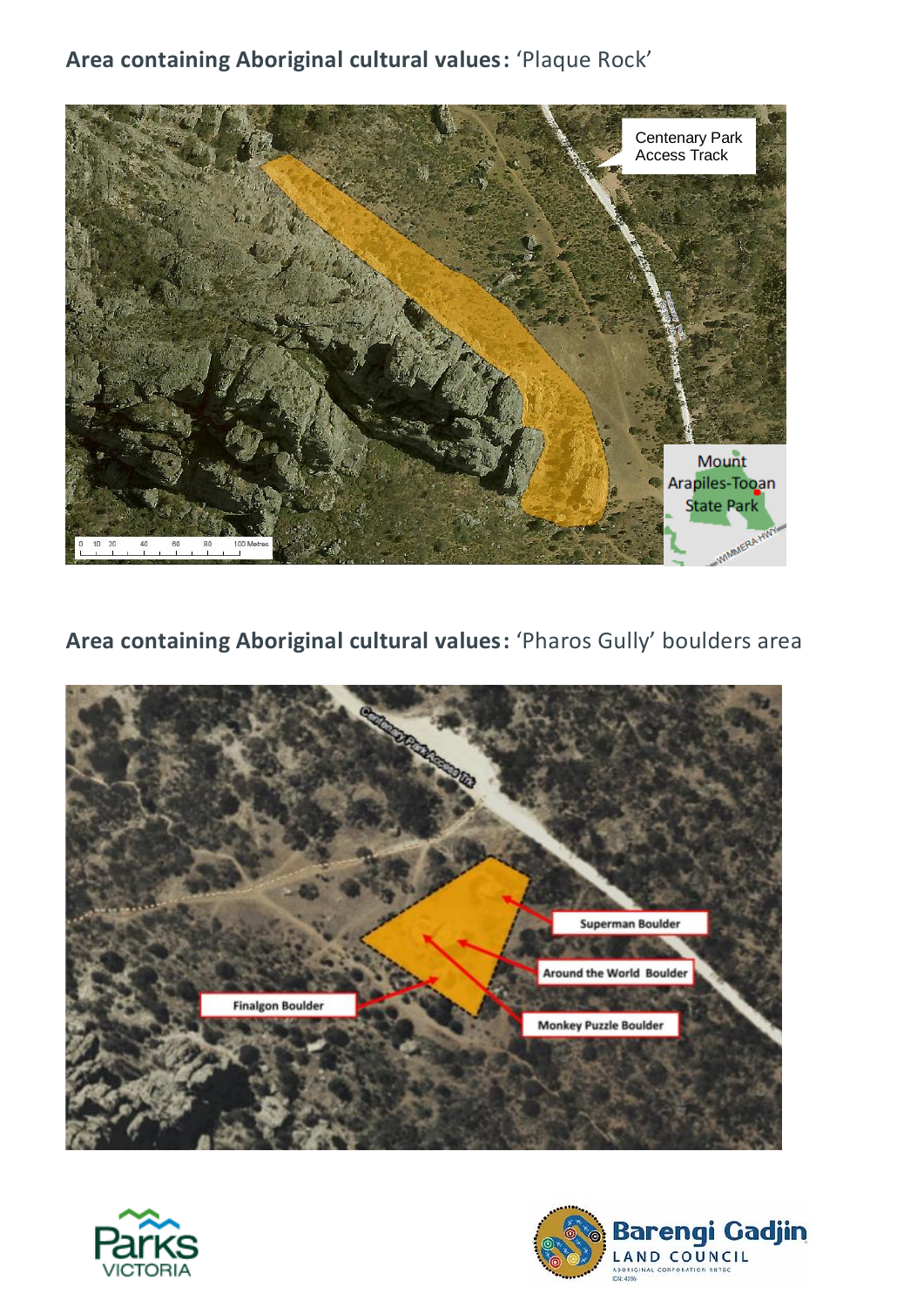**Area containing Aboriginal cultural values:** 'Chicken Boulder'



**Area containing Aboriginal cultural values:** 'Castle Crag'







Barengi Gadjin